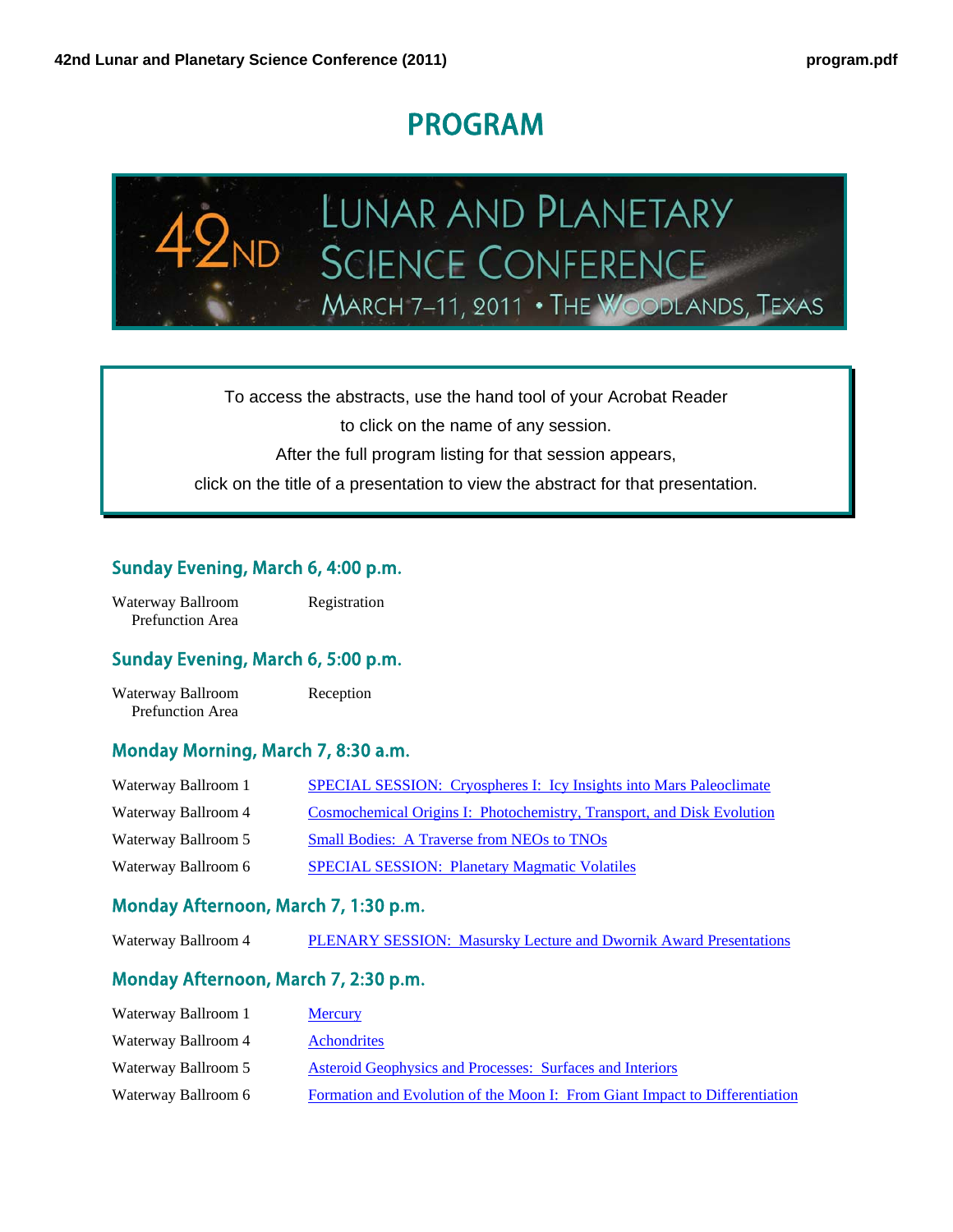### Tuesday Morning, March 8, 8:30 a.m.

| Waterway Ballroom 1       | <b>SPECIAL SESSION:</b> Cryospheres II: Martian Ground Ice and                                            |
|---------------------------|-----------------------------------------------------------------------------------------------------------|
|                           | <b>Associated Landforms</b>                                                                               |
| followed at 10:15 a.m. by |                                                                                                           |
|                           | <b>SPECIAL SESSION: Cryospheres III: Active Ice Processes</b>                                             |
| Waterway Ballroom 4       | Unraveling the Origins of Presolar Grains                                                                 |
| Waterway Ballroom 5       | <b>Terrestrial Impact Craters</b>                                                                         |
| Waterway Ballroom 6       | Formation and Evolution of the Moon II: Lunar Magma Ocean Crystallization<br>and Primary Crust Production |

### Tuesday Afternoon, March 8, 1:30 p.m.

| Waterway Ballroom 1        | Carbon on Mars: Surface to Atmosphere and Implications for Exobiology                                                  |
|----------------------------|------------------------------------------------------------------------------------------------------------------------|
| Waterway Ballroom 4        | <b>Cosmochemical Origins II: Isotopic Constraints on Early Solar System Chronology</b>                                 |
| Waterway Ballroom 5        | <b>Impacts:</b> Modeling and Remote Sensing                                                                            |
| Waterway Ballroom 6        | Formation and Evolution of the Moon III: Secondary Crust Production                                                    |
| <b>Montgomery Ballroom</b> | Education and Public Outreach: Applying What We Know to Teacher Professional<br><b>Development and Citizen Science</b> |

# Tuesday Evening, March 8, 6:00 p.m.

| Town Center Exhibit Area | Poster Session I                                                                                  |
|--------------------------|---------------------------------------------------------------------------------------------------|
|                          | <b>Presolar Grains</b>                                                                            |
|                          | Cosmochemical Origins I: Photochemistry, Transport, and Disk Evolution                            |
|                          | Cosmochemical Origins II: Isotopic Constraints on<br><b>Early Solar System Chronology</b>         |
|                          | <b>Early Solar System I: Refractory Materials, Isotopic Anomalies,</b><br>and Their Solar Origins |
|                          | <b>Early Solar System II: Chondrules and Amoeboid Olivine Aggregates</b>                          |
|                          | <i>Achondrites</i>                                                                                |
|                          | <b>Iron Meteorites and Pallasites</b>                                                             |
|                          | <b>Education and Public Outreach: Meteorites</b>                                                  |
|                          | <b>Asteroid Disruption: Artificial and Natural</b>                                                |
|                          | Asteroid Studies: From the Lab to the Main Belt                                                   |
|                          | <b>Asteroid Photogeology</b>                                                                      |
|                          | <b>Asteroid Discovery and Exploration</b>                                                         |
|                          | <b>Mercury</b>                                                                                    |
|                          | <b>Thermal and Magmatic Evolution of the Moon</b>                                                 |
|                          | <b>Composition and Structure of the Lunar Crust: Samples</b>                                      |
|                          | <b>Composition and Structure of the Lunar Crust: Remote Sensing</b>                               |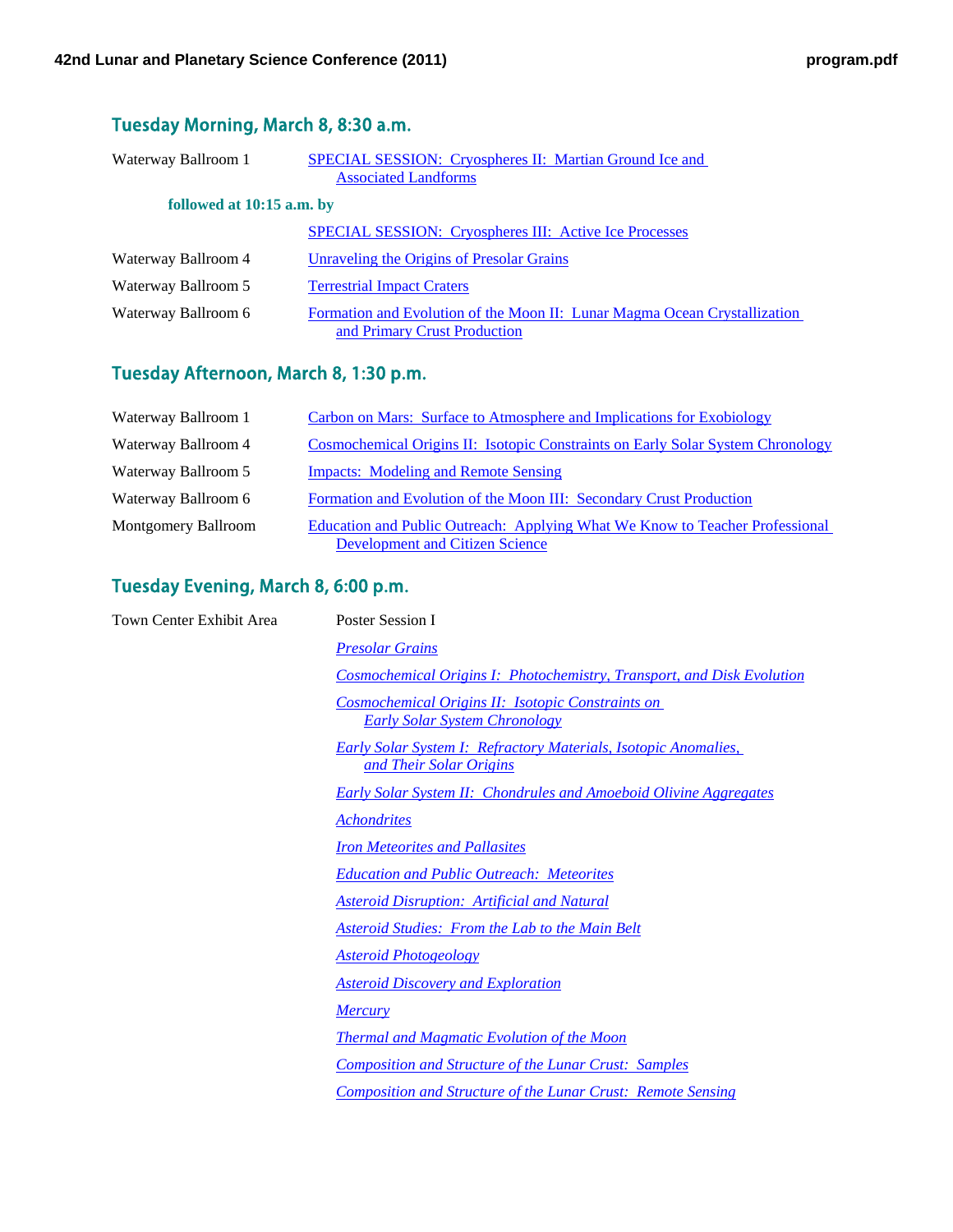### Tuesday Evening, March 8, 6:00 p.m. (continued)

| <b>Samples and Spectroscopy: Insights into the Lunar Crust</b>                                           |
|----------------------------------------------------------------------------------------------------------|
| Moon: Apollo-Lunokhod Legacy                                                                             |
| <b>Education and Public Outreach: Moon</b>                                                               |
| <b>Impacts I: Modeling and Experiments</b>                                                               |
| <b>Impacts II: Terrestrial Craters</b>                                                                   |
| Materials Analogs: Living in a Material World                                                            |
| <b>Mars Rovers and Landers</b>                                                                           |
| Mars: Large Volcanos and Lava Flows                                                                      |
| <b>Martian Layered Deposits</b>                                                                          |
| <b>Mars: Terrestrial Analogs</b>                                                                         |
| <b>Cryosphere:</b> Icy Insights into Mars Paleoclimate                                                   |
| Martian Ground Ice: Theory, Modeling, Observations, and Terrestrial Analogs                              |
| <b>Seasonal Ice Processes</b>                                                                            |
| <b>Icy Surface-Atmosphere Interaction</b>                                                                |
| <b>Titan Everything</b>                                                                                  |
| <b>Atmospheres: Observations and Processes</b>                                                           |
| <b>Venus</b>                                                                                             |
| <b>Planetary Mission Concepts</b>                                                                        |
| Environmental Analogs: Not Exactly Club Med                                                              |
| <b>Data Tools, Access, and Archiving</b>                                                                 |
| <b>Education and Public Outreach: Community Engagement</b>                                               |
| <b>Education and Public Outreach: Scientist Engagement in</b><br><b>Education and Public Outreach</b>    |
| <b>Education and Public Outreach: Undergraduate Education</b>                                            |
| <b>Education and Public Outreach: Training the Next Generation of</b><br><b>Scientists and Engineers</b> |
| <b>Education and Public Outreach: High School Research/Competition</b>                                   |
| <b>Education and Public Outreach: K-12 Resources</b>                                                     |

### Wednesday Morning, March 9, 8:30 a.m.

| Waterway Ballroom 1        | Mars Sediment Revelations: Genesis, Chronicles, and Landing Site Lamin(t)ations                                            |
|----------------------------|----------------------------------------------------------------------------------------------------------------------------|
| Waterway Ballroom 4        | Early Solar System Reservoirs and Processes I: Refractory Materials,<br><b>Isotopic Anomalies, and Their Solar Origins</b> |
| Waterway Ballroom 5        | SPECIAL SESSION: Comet Hartley 2 and Related Bodies, <i>In Situ</i> and Remote I                                           |
| Waterway Ballroom 6        | Composition and Structure of the Lunar Crust from Samples and Spectroscopy                                                 |
| <b>Montgomery Ballroom</b> | <b>Impact Experiments</b>                                                                                                  |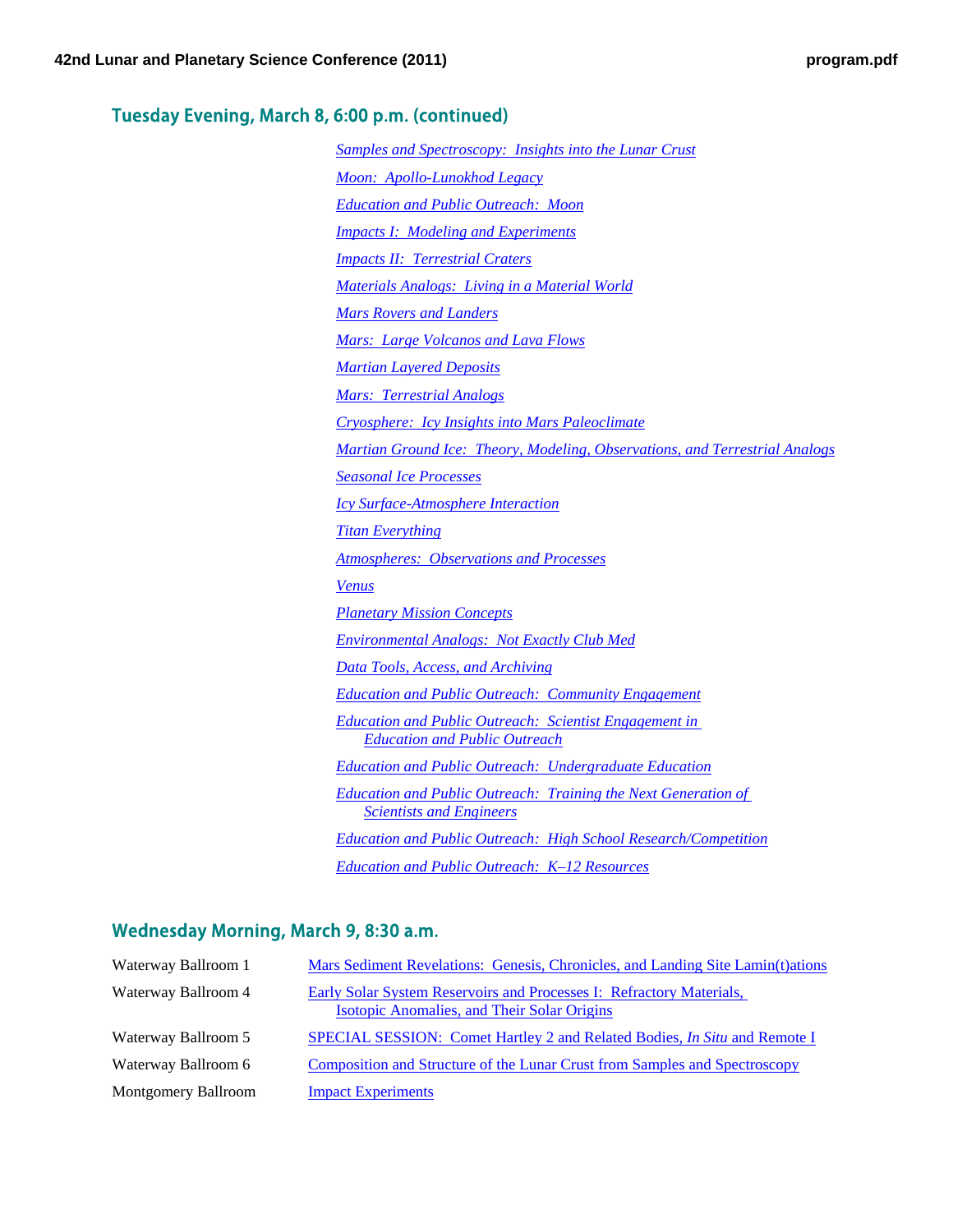### Wednesday Afternoon, March 9, 1:30 p.m.

| Waterway Ballroom 1      | Mars Alteration: Phyllosilicates, Sulfates, and Soils                                                       |
|--------------------------|-------------------------------------------------------------------------------------------------------------|
| Waterway Ballroom 4      | <b>Early Solar System Reservoirs and Processes II: Chondrules and</b><br><b>Amoeboid Olivine Aggregates</b> |
| Waterway Ballroom 5      | <b>SPECIAL SESSION:</b> Comet Hartley 2 and Related Bodies, <i>In Situ</i> and Remote II                    |
| Waterway Ballroom 6      | <b>Mare Basalts from Source to Eruption</b>                                                                 |
| Montgomery Ballroom      | Venus: Atmosphere, Surface, and Interior                                                                    |
| followed at 3:30 p.m. by |                                                                                                             |

[Shocked Mineral Grains: Recorders of Impacts](http://www.lpi.usra.edu/meetings/lpsc2011/pdf/sess456.pdf)

#### Thursday Morning, March 10, 8:30 a.m.

| Waterway Ballroom 1       | <b>Exobiology I: Habitability of Mars</b>                       |
|---------------------------|-----------------------------------------------------------------|
| followed at 10:30 a.m. by |                                                                 |
| Waterway Ballroom 1       | <b>Exobiology II: Biomarkers, Building Blocks, and Bacteria</b> |
| Waterway Ballroom 4       | <b>SPECIAL SESSION:</b> Results from Hayabusa!                  |
| Waterway Ballroom 5       | <b>Planetary Dynamics and Tectonics</b>                         |
| Waterway Ballroom 6       | <b>Planetary Differentiation: Cores and Mantles</b>             |

#### Thursday Afternoon, March 10, 1:30 p.m.

| Waterway Ballroom 1      | Brines, Gullies, and the Cryosphere                                        |
|--------------------------|----------------------------------------------------------------------------|
| followed at 3:15 p.m. by |                                                                            |
|                          | Acid vs. Alkaline: The Noachian-Hesperian Transition on Mars               |
| Waterway Ballroom 4      | Dusty Horizons: Interplanetary, Interstellar, and Cometary Particles       |
| Waterway Ballroom 5      | <b>Primitive Meteorites I: Diversity</b>                                   |
| Waterway Ballroom 6      | <b>Lunar Surface and Volatiles: Interaction with the Space Environment</b> |
| Montgomery Ballroom      | <b>Mini-Mimas and Those Battered Saturnian Satellites</b>                  |

#### Thursday Evening, March 10, 6:00 p.m.

| Town Center Exhibit Area | <b>Poster Session II</b>                                                   |
|--------------------------|----------------------------------------------------------------------------|
|                          | Giant Planets, Rings, and Other Things                                     |
|                          | <b>Icy Surfaces and Interiors</b>                                          |
|                          | <b>Volcanism in the Outer Solar System</b>                                 |
|                          | <b>Small Bodies: Outer Solar System and Meteors</b>                        |
|                          | <u>A Pre-Dawn Perspective — Vesta and the HEDs</u>                         |
|                          | <b>Dusty Horizons I: Interplanetary Dust Particles and Micrometeorites</b> |
|                          | <b>Dusty Horizons II: Stardust</b>                                         |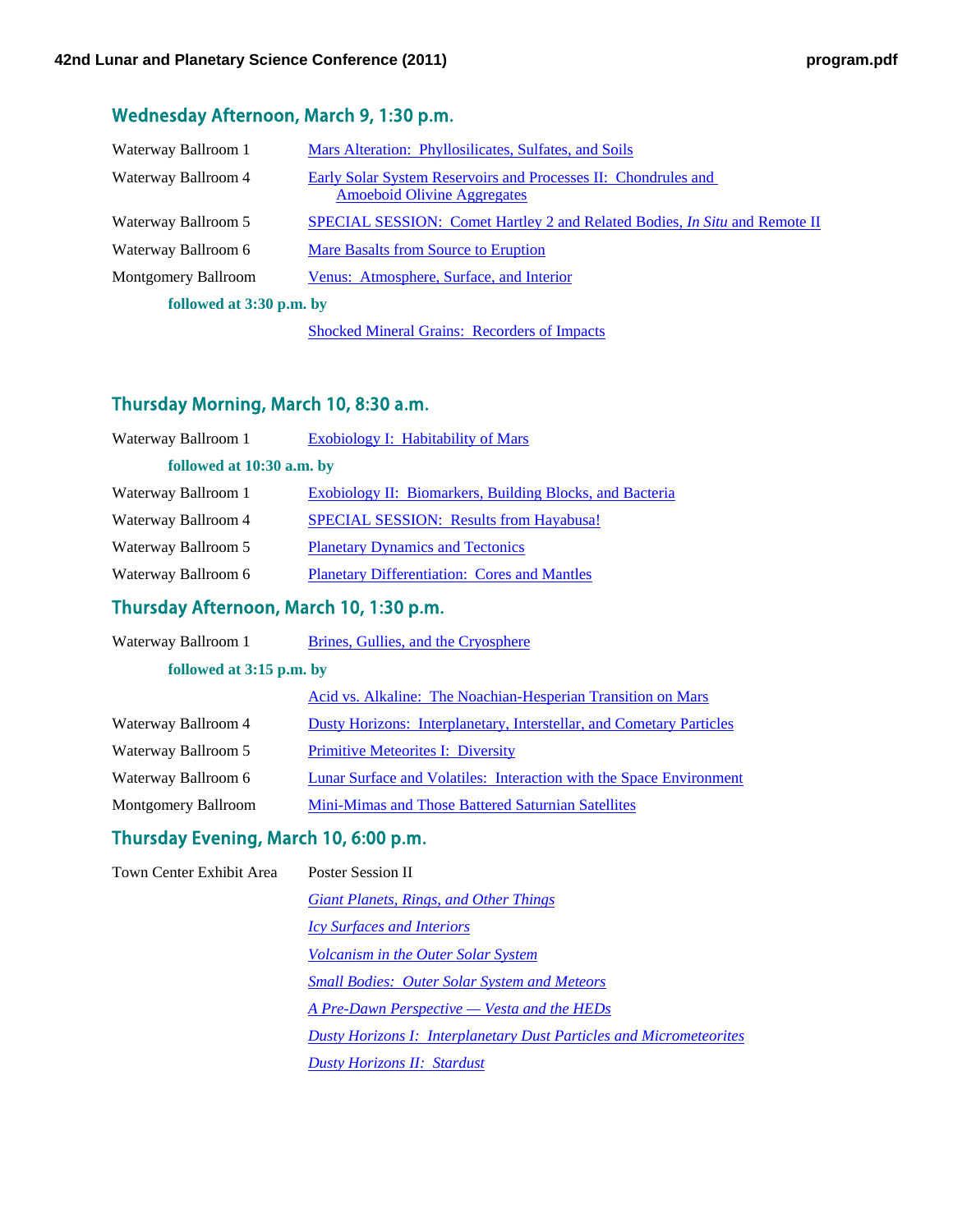### Thursday Evening, March 10, 6:00 p.m. (continued)

| <b>Primitive Meteorites I: Diversity</b>                                                                          |
|-------------------------------------------------------------------------------------------------------------------|
| <b>Primitive Meteorites II: Carbonaceous Chondrites and New Minerals</b>                                          |
| <u><b>Organics and Volatiles in Chondritic Meteorites and the Solar Wind</b></u>                                  |
| <b>SNC Meteorites: Igneous and Alteration Processes</b>                                                           |
| Mars Alteration: Carbonates, Sulfates, Chlorides, and Phyllosilicates                                             |
| Igneous Geochemistry of the Martian Surface                                                                       |
| Crusty Mars and the Antarctic: Brines, Clathrates, Hydrates, Salts,<br><b>Gullies, and Methane</b>                |
| <b>Field and Laboratory Analogs for Martian Alteration</b>                                                        |
| <b>Martian Fanclub</b>                                                                                            |
| <u>Mars Fluvial Processes and Hydrology</u>                                                                       |
| Mars Aeolian Processes: Dust, Devils, Dunes, and Analogs                                                          |
| <b>The Medusae Fossae Formation</b>                                                                               |
| <b>Martian Pits and Caves</b>                                                                                     |
| <b>Martian Impact Crater Statistics and Their Implications</b>                                                    |
| <b>Geology of Martian Impact Craters and Basins</b>                                                               |
| <u><b>Impact Processes on Mars: Geology, Mineralogy, and Alteration</b></u>                                       |
| Mars Data Analysis, Processing, and Global Mapping                                                                |
| Exobiology                                                                                                        |
| <b>Igneous Processes: Lavas, Volcanos, and Geochemistry</b>                                                       |
| <b>Planetary Differentiation</b>                                                                                  |
| <b>Planetary Dynamics and Tectonics</b>                                                                           |
| <b>Lunar Impacts: Timing, Morphology, and Tectonics</b>                                                           |
| <i>Moon: Datasets, Catalogs, and Archives</i>                                                                     |
| The Moon as an Airless Body                                                                                       |
| The Dust Bin: Lunar Soil and Regolith Processes                                                                   |
| <b>Moon: Remote Sensing Nuts and Bolts</b>                                                                        |
| <b>Moon: Missions and Samples</b>                                                                                 |
| Mars Instruments: Methods and Calibrations for the Mars Science Laboratory and<br>the Mars Reconnaissance Orbiter |
| <b>Instrument and Payload Concepts</b>                                                                            |